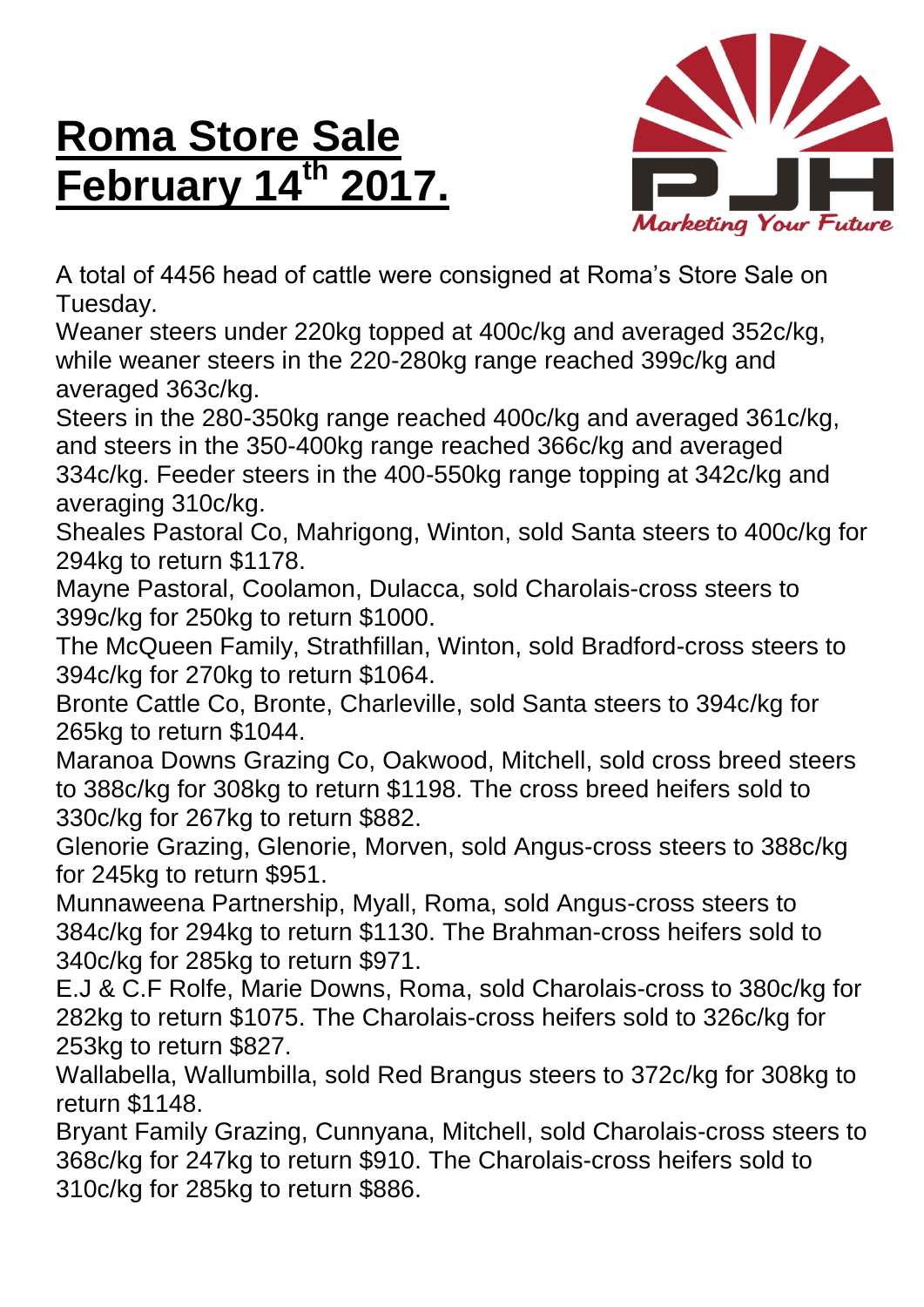S.D & M.J Russell, Willara, Augathella, sold Charolais steers to 360c/kg for 310kg to return \$1116. The Charolais-cross heifers sold to 333c/kg for 320kg to return \$1066.

M.D & C.R Redgen, The Rockies, Roma, sold Red Angus-cross steers to 360c/kg for 290kg to return \$1044.

Ridgelands Grazing Co, Ridgelands, Injune, sold Charolais-cross steers to 337c/kg for 475kg to return \$1604.

Lunar Pastoral Company, Weeallah, St George, sold Charbray-cross steers to 330c/kg for 423kg to return \$1397. The Angus heifers sold to 350c/kg for 256kg to return \$897.

Gwenbrook Farms, Gwenbrook, Roma, sold Santa-cross steers to 322c/kg for 400kg to return \$1288.

T.E O'Brien, Tyrone, Roma, sold Charolais-cross steers to 316c/kg for 505kg to return \$1599.

Fleetwood Grazing Co, Fleetwood, Aramac, sold Brahman steers to 286c/kg for 404kg to return \$1156.

Heifers in the 350-450kg range reached 321c/kg and averaged 287c/kg. Heifers in the 280-350kg range topped at 340c/kg and averaged 308c/kg. Heifers in the 220-280kg range topped at 350c/kg and averaged 319c/kg, while heifers under 220kg topped at 388c/kg and averaged 324c/kg.

Brett & Sandy Southern, Neabul Downs, St George, sold Angus heifers to 350c/kg for 227kg to return \$797.

D.K & C.F Hogan, Belingra, St George, sold Charolais-cross heifers to 324c/kg for 337kg to return \$1093.

Nixon Pastoral Co, Wyoming, Roma, sold Charolais-cross heifers to 311c/kg for 343kg to return \$1069.

Cows over 500kg sold to 248c/kg and averaged 236c/kg, while cows 400- 500kg topped at 231c/kg and averaged 221c/kg. Cows in the 300-400kg sold to 224c/kg and averaged 207c/kg.

Cows and calves hit \$1375/unit.

Bulls up to 400kg reached 410c/kg and averaged 301c/kg.

## *PJH sell 5 th position next week.*